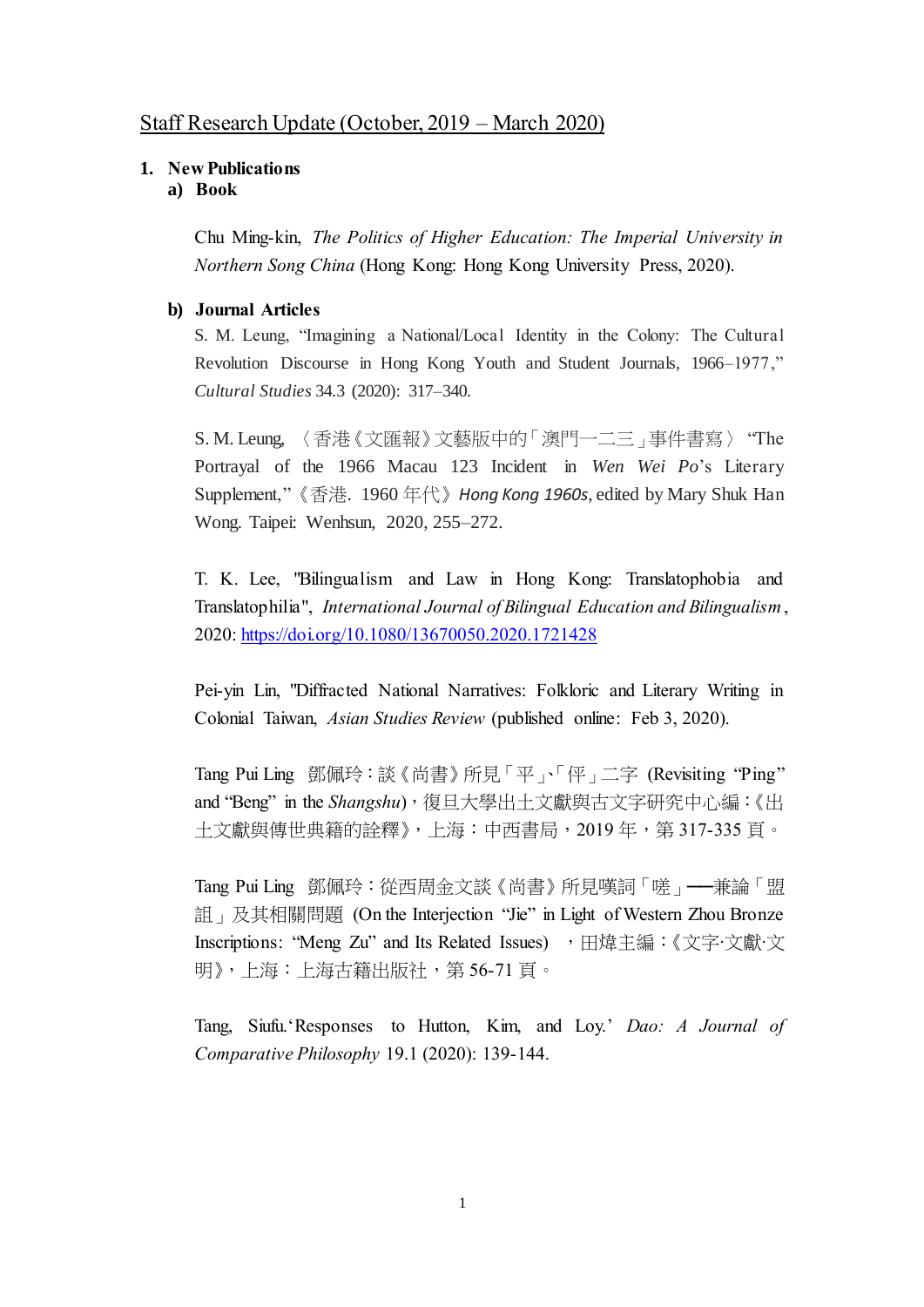#### **c) Book Chapters**

K. W. Fung, <從英國皇家學會喬城天文台委員會到香港皇家天文台> (From The Royal Society's Committee of the Kew Observatory to the Hong Kong Royal Observatory), 中國科學技術史學會氣象科技史委員會(The Committee for the History of Meteorological Science and Technology, Chinese Society for the History of Science and Technology) and 中國氣象局 (China Meteorological Administration) co-edited, 《氣象科學技術歷史與文明》 (History and Civilization of Meteorological Science and Technology), Beijing: Qi xiang chu ban she, September 2019, 333-344.

K. W. Fung, "From Matteo Ricci, Hsü Kuang-ch'i, and Ch'en Chin-mo to Emperor K'ang-hsi: The Spread of Western Surveying in China", *Transactions of the International Conference of Eastern Studies* (Tokyo), Vol. 64 (2019), 24- 54.

### **2. Grants and Awards**

K. W. Fung was invited to serve as External Assessor for the Appointment of Tenure-Track Assistant / Associate Professorship at the Institute of History, National Tsing Hua University, Taiwan.

 K. W. Fung was invited to serve as Guest Curator, Special Exhibition entitled "The World on Paper: From Square to Sphericity (紙納乾坤:從天圓地方到寰宇 天下" , Hong Kong Maritime Museum co-organized with University Library of Hong Kong University of Science and Technology (HKUST) and Library of Macau University of Science and Technology (MUST), supported by Marine Department, HKSAR Government and Vatican Library, and sponsored by Home Affairs Bureau of HKSAR Government and China Resources Holdings Co., Ltd, held at Hong Kong Maritime Museum, December 17, 2019-March 15, 2020.

T. K. Lee received the Luce-National Humanities Center Fellowship 2020/2021.

Song, Gang. 2018-2019 Research Output Prize for the monograph *Giulio Aleni, Kouduo richao, and Christian–Confucian Dialogism in Late Ming Fujian* (Routledge, 2018, 428 pages), awarded on February 11, 2020.

Wu, Cuncun. 2019, Sino-British Fellowship Trust Visitorships 2019-20, for visiting the University of Oxford for 2.5 months, HK\$56,600.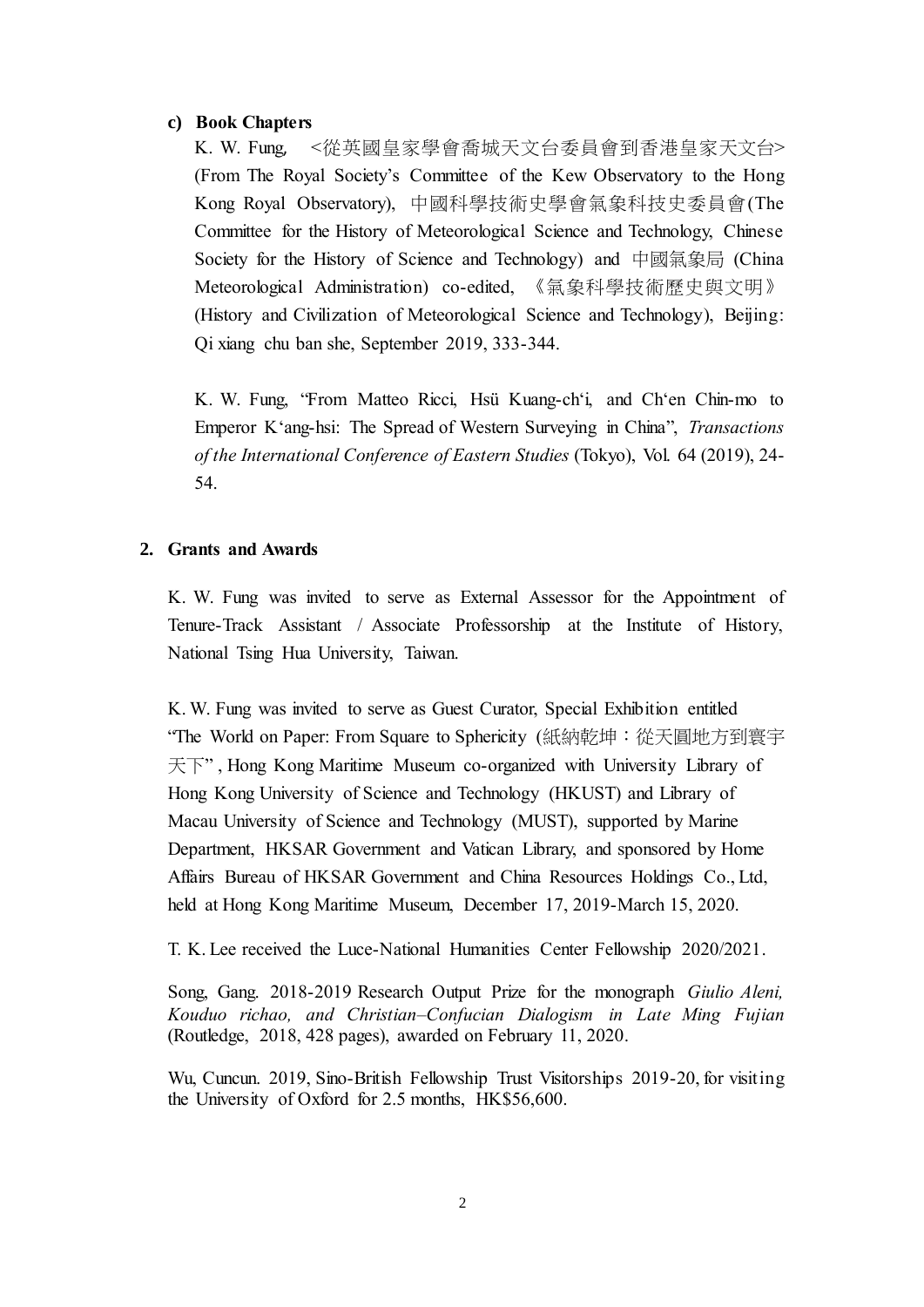## **3. Invited Lectures/ Talks**

K. W Fung, "Islamic Horological Technology in China (1260-1580)", Invited Public Lecture delivered at University of Maragheh, Iran, December 7, 2019.

K. W. Fung, "From Maps in East Asia to Surveying Treatises in the West (從東亞 輿圖到西洋測量典籍)", invited public lecture for the Special Exhibition entitled "The World on Paper: From Square to Sphericity (紙納乾坤:從天圓地方到寰宇 天下)", Hong Kong Maritime Museum co-organized with University Library of Hong Kong University of Science and Technology (HKUST) and Library of Macau University of Science and Technology (MUST) and supported by Marine Department, HKSAR Government and Vatican Library, and sponsored by Home Affairs Bureau of HKSAR Government and China Resources Holdings Co., Ltd, February 15, 2020, Hong Kong Maritime Museum, Hong Kong.

T. K. Lee delivered an invited lecture at the University of Tokyo, titled "Recent developments in Kongish", 25 October 2019.

T. K. Lee delivered two invited lectures at the Kanto Gakuin University, Tokyo, titled "Translanguaging: An overview" and "Translanguaging sexuality", 26 October 2019.

Song, Gang. "Approaches and Methods for the Study of Christianity in China, " Lecture delivered at the International Workshop & Symposium "Historical Legacies of Christianity in East Asia," Sophia University in Tokyo, Japan, October 3, 2019.

Song, Gang. "歛華就實:十八世紀天主教中文書寫的白話轉向 (From Literary Expression to Daily Language: The Vernacular Turn of Catholic Writings in 18th-Century China)," Department of Chinese Language and Literature, Sun Yat-Sen University, Guangzhou, November 19, 2019.

Song, Gang. "他者鏡像:十九世紀中西新聞畫報中的文化對視 (Mirror Image of the Other: Cultural Representations in British and Chinese Illustrate Newspapers in the 19th Century)", Xi'an Jiaotong University, December 16, 2019.

Ng, E. N. S. "The Problems of Courtroom Interpretation." Invited talk at Fundamental Aspects of International Dispute Resolution – Dealing with Multilingualism in ADR and Litigation: Proposals for a Protocol for Multilingual International Mediation, Keio University, Tokyo, Japan, 11–12 November 2019.

Ng, E. N. S. "Common Law in an Uncommon Courtroom: Judicial Interpreting in Hong Kong." Centre for Translation, Hong Kong Baptist University, Hong Kong, 17 October 2019.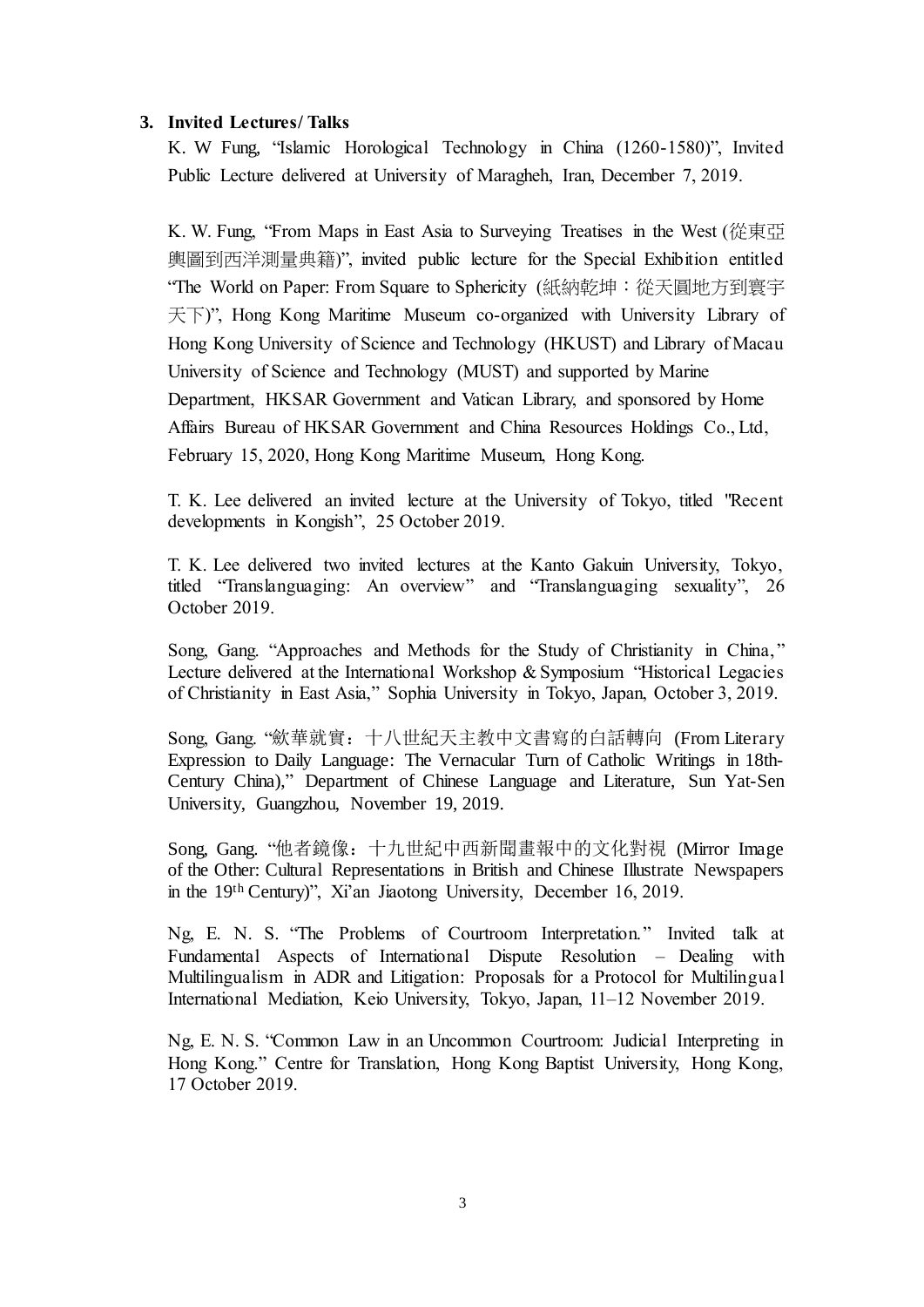#### **4. Conference Presentations**

Chu Ming-kin, "Performance of Learning through Imperial Voice: Parallel Proses by Wang Zao and Sun Di in the Northern–Southern Song Transition", paper presentation to the international Symposium on "Classicising Learning, Performance and Power: Eurasian Perspectives from Antiquity to the Early Modern Period", University of Edinburgh, UK, December 12, 2019.

Chu Ming-kin, "Communicative and Cultural Memories of the Song Restoration", paper presentation to the workshop on "Redefining Cultural Memory through the Chinese Classics", King's College London, UK, October 15, 2019.

K. W. Fung, "從《皇覽》、《修文殿御覽》到《中華大典.理化典》" (From *Imperial View* [*Huanglan* 皇覽] and *Imperial View at the Hall of Promoting Culture* [*Xiuwendian yulan* 修文殿御覽] to the *Chinese Great Encyclopedia: Physics and Chemistry* [*Zhonghua daian: Li hua dian* 中華大典.理化典]), paper presented at "《中華大典·理化典》新書發布暨學術研討會" (Book Launching Ceremony and Academic Conference for the *Chinese Great Encyclopedia: Physics and Chemistry*), organized by Department for the History of Science and Scientific Archaeology, University of Science and Technology of China, October 27, 2019, Hefei, China, 6pp.

K. W. Fung, "The Establishment of the Scientific Community in Early Twentieth-Century China and Its Cultural Interaction with the Enterprise of Meteorology: With Special References to Gao Lu 高魯 (1877-1947) and Zhu Kezhen 竺可楨 (1890-1974)", paper presented at " Beijing Forum 2019 ", jointly organized by Peking University, the Beijing Municipal Commission of Education and the Korea Foundation for Advanced Studies, November 1-3, 2019, Peking University, Beijing, China, 21pp.

K. W. Fung, "二十世紀前中期中國東北三省的航空氣象觀測 (1904- 1945)"(Aviation Meteorological Observation in Northeast China during Early Twentieth Century (1904-1945)", paper presented at "第四屆氣象科技史研究學 術研討會" (The Fourth Academic Conference on the History of Meteorological Science and Technology), jointly organized by 中國科學技術史學會氣象科技史 委員會(The Committee for the History of Meteorological Science and Technology, Chinese Society for the History of Science and Technology) and 中國氣象局 (China Meteorological Administration), November 8-9, 2019, Beijing, China, 71pp.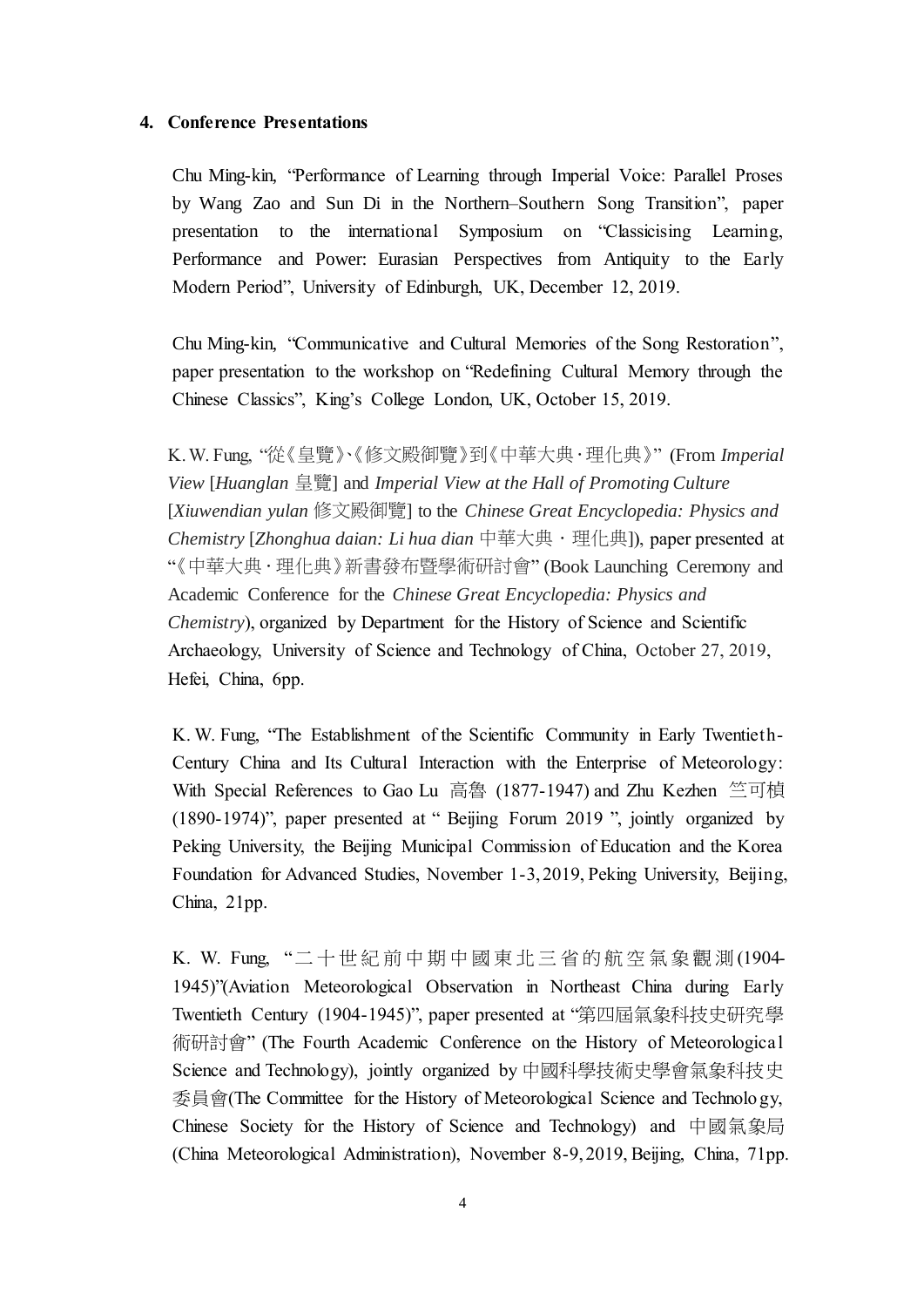K.W.Fung, "漢代雲圖暈象圖占例小議--以馬王堆帛書《天文氣象雜占》、 《史記·天官書》及緯書為中心--" (A Note on the Divinatory Principles for the Images of Cloud and Halo in the Han Dynasty: With Special References to Mawangdui Silk-scroll Book *Miscellaneous Readings of Cosmic Patterns and Pneuma Images* (*Tianwen qixiang zazhan* 天文氣象雜占 ), *Treatise on the Heavenly Offices* (*Tianguan shu* 天官書 ) in *Records of the Grand Historian* (*Shiji* 史記) and Apocryphal Texts), paper presented at「經學史重探(I) --中世紀以前文獻的再檢討」第四次學術研討會 (The Fourth Conference on "Revisiting the History of Confucian Canon Studies (I)", organized by Institute of Chinese Literature and Philosophy, Academia Sinica, Taiwan, November 14-15, 2019, Taipei, 27pp.

K. W. Fung, " '一帶一路'科技文明與現代社會" (Science, Technology and Culture along the Belt and Road and the Modern Society), paper presented at "第 二十四屆國情國學教學研討會" ( The 24th Teaching and Learning Symposium on Chinese Studies and Society), organized by The Chinese Language and Culture Centre, Beijing Normal University-Hong Kong Baptist University United International College, November 23-24, 2019, Zhuhai, China, 45pp.

K. W. Fung, "東漢經學家星曆研究 --以賈逵、張衡和蔡邕為中心--"(The Study of Stars and the Calendar by Classicists in Eastern Han: With Special References to Jia Kui, Zhang Heng and Cai Yong), paper presented at "「緯書と漢代経書学」国際シンポジウム" (International Symposium on "Apocrypha and Classical Studies in the Han Dynasty" ) ,organized by Department of History of Science, Institute for Research in Humanities, Kyoto University, December 14-15, 2019, Kyoto, Japan, 40pp.

T. K. Lee, "Spectacles of the Sinograph" at the symposium Affect and Criticality: Language, Body, and Politics in Modern Chinese Literature" organised by Academia Sinica (Taipei), 12-13 December 2019.

Pei-yin Lin, "歷史的皺摺:吳明益《睡眠的航線》(2007)中的二戰記憶", 「歷 史記憶與概念傳播國際學術研討會」,國立政治大學 (Oct 4-5, 2019).

Pei-yin Lin, "Cultural Memory and Identity: Representations of the February 28th Incident in Taiwanese Literature" HKU-KCL Workshop "Redefining Cultural Memory through the Chinese Classics" at King's College, London (Oct 15, 2019).

Song, Gang. "Building a Temple Inside the Mind: Christian-Confucian Spiritual Life in Late Ming Fujian," International Workshop & Symposium "Historical Legacies of Christianity in East Asia," Sophia University in Tokyo, Japan,